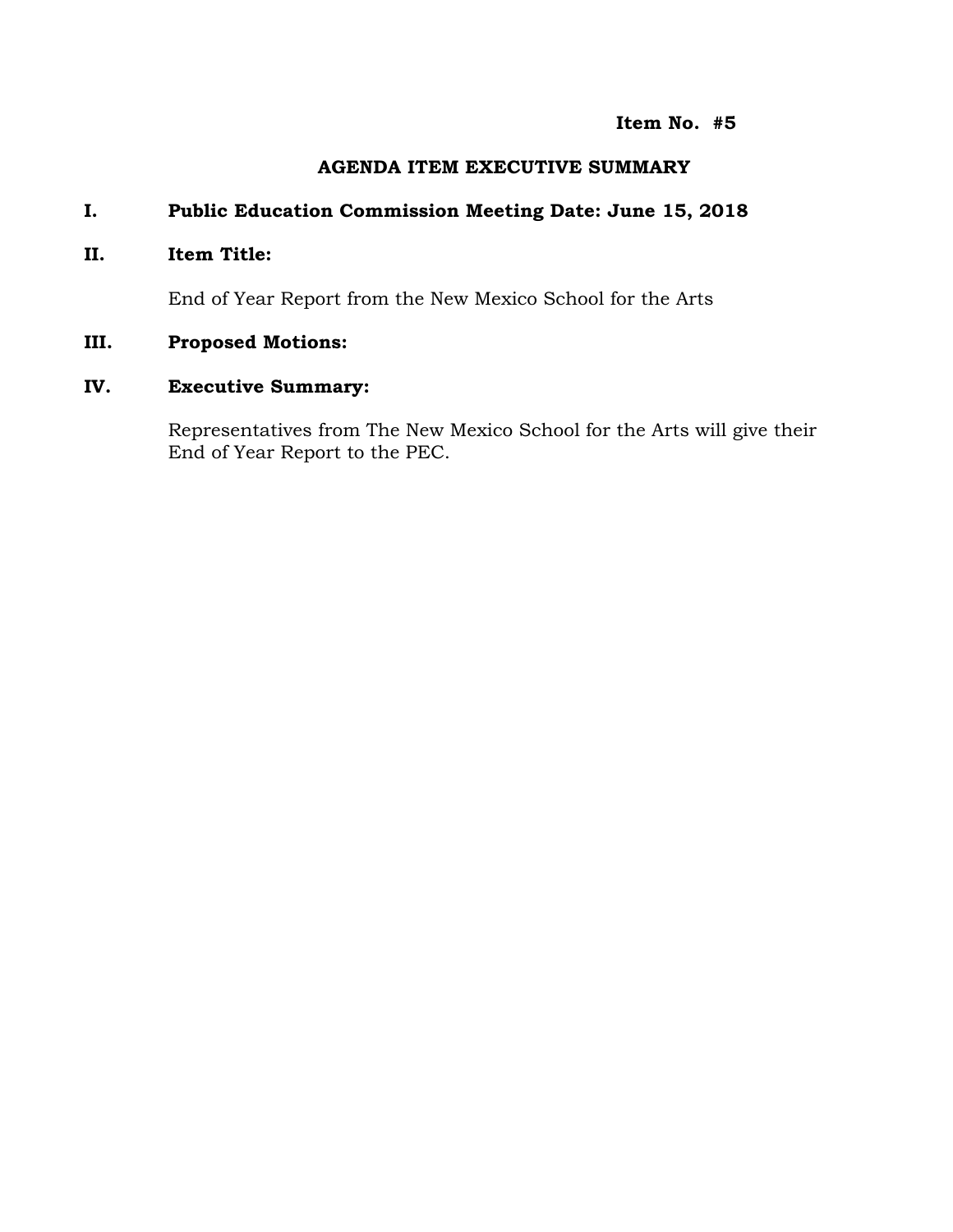

# Art Institute Board of Directors

Ned Bennett, Chair Slate Stern, Vice Chair Pamela Saunders-Albin, Secretary William Miller, Treasurer Laurie Bauman Arnold Stephen Arnold David Ater Karen Berkowitz Ian Brownlow Valerie Diker Natalie Fitz-Gerald Jamie Hindman Vince Kadlubek Larry Lujan Dee Ann McIntyre

> Edwina Milner Manuel Monasterio Cynthia Nava Catherine Oppenheimer Rose B. Simpson Mary Sloane Carl Thoma Garrett Thornburg Jill Cooper Udall Douglas Wyatt Mary Beth Yates Lee Berk-Lifetime Trustee

# Governing Council

Bill Beacham, Chair Dr. Michael Kaplan, Vice Chair Gerg Hunt, Treasurer Paula Tackett, Secretary Doddie Espinosa

# NEW MEXICO SCHOOL FOR THE ARTS High School & Art Institute

June 11, 2018

TO: Public Education Commission and Charter Schools Division

Patricia Gipson, Chair Gilbert G. Peralta, Vice Chair Karyl Ann Armbruster, Secretary Ricardo Caballero, Member James Conyers, Member Tim Crone, Member Danielle Johnston, Member David L. Robbins Trish Ruiz, Member Carmie Lynn Toulouse, Member

FROM: New Mexico School for the Arts-Charter High School and Art Institute RE: 2018 ANNUAL REPORT

Dear Public Education Commissioners and Charter Schools Division:

The faculty and staff of New Mexico School for the Arts (NMSA) and the NMSA-Art Institute appreciate the opportunity to update the PEC through this annual report on the accomplishments of NMSA over the 2017-2018 year.

We include in this report the latest demographic information regarding enrolled students, including mandated test scores, academic and artistic achievements, and updated information on the NMSA Residential, Guest Artist, and Outreach programs.

Please contact Ms. Montoya at cindy.montoya@nmsa-ai.org if you have any questions about this report.

Sincerely,

Eric Crites **Communist Crites** Cindy Montoya

Ginder M

NMSA Head of School **President, NMSA-Art Institute**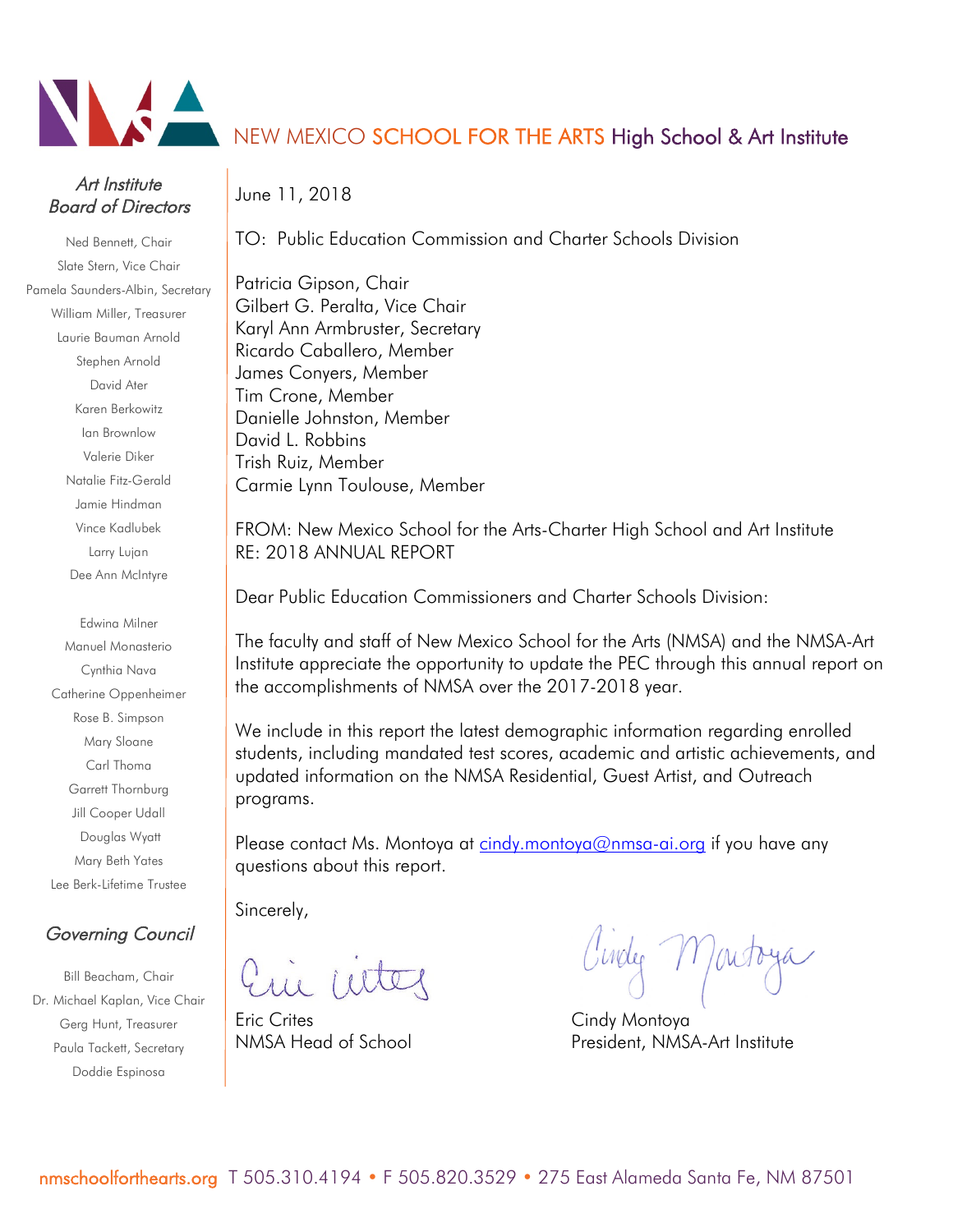

### **Mission**

NMSA provides access to a rigorous mastery arts and academic high school education for youth with passion and aptitude in the arts, leading to post-secondary learning, careers in the arts, and lives that contribute to society.

### Statement of Purpose

NMSA is a public/private partnership comprised of NMSA, a legislatively created, residential, public high school, and the NMSA-Art Institute, a nonprofit art educational institution.

### **Goals**

- § Provide access to a mastery arts and rigorous academic education leading to a high school diploma for New Mexico's talented young artists, regardless of home community, previous academic standing, or family income.
- Establish a caring community of artistic learners nurtured and engaged in selfdiscipline, citizenship, continuous improvement, and joyful learning in and through art.
- § Provide innovative and creative curricula in arts and academics based on fundamental skills that include exposure to New Mexico arts and culture.
- Prepare students for higher education and/or careers in the arts and to participate in the cultural and creative economy of New Mexico.
- Through partnerships, collaborations, and programming, serve as a statewide arts education leader working to share successful educational initiatives, and encourage arts education throughout New Mexico.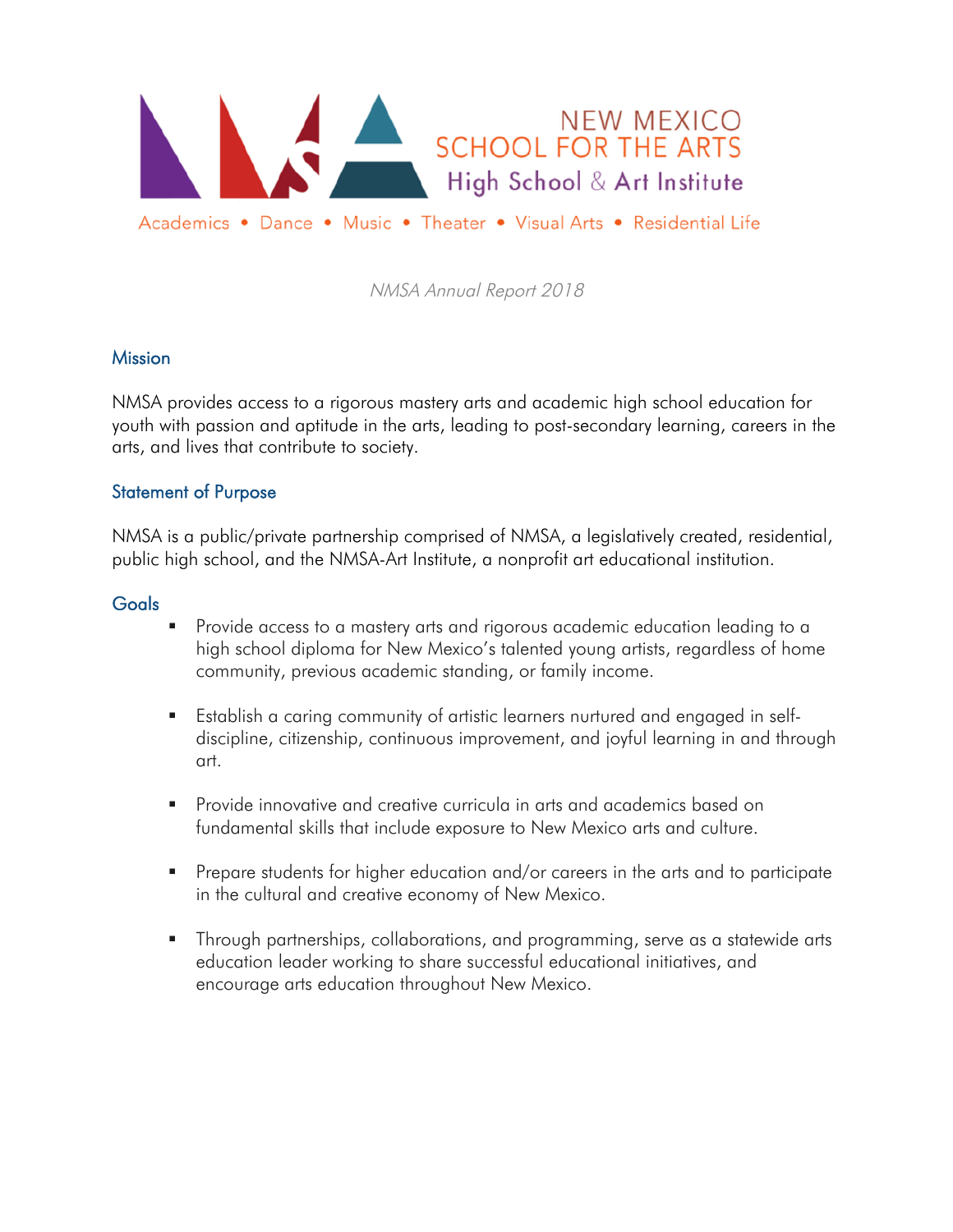

# CHARTER SCHOOL OVERVIEW

### Introduction

The New Mexico School for the Arts High School (NMSA) and its Governing Council work with the school's nonprofit partner, the NMSA-Art Institute (the Art Institute) and its Board of Trustees, together with their respective faculties and/or staffs, to meet the goals of NMSA's rigorous academic and mastery arts curricula in Music, Dance, Theater, and Visual Arts: to prepare students for success whether they choose to pursue professional careers in the arts or postsecondary education in another or related field. Mastery arts means that the arts training provided at NMSA is not an adjunct or "enrichment" program, but stands in equal importance to the academic curricula. NMSA students put in a normal school day at academic studies, and at 2:00PM turn to three hours of study and training in their chosen artistic discipline. This dual focus and demanding schedule both challenges and motivates NMSA students, and sets up an environment of high expectations. As admission to NMSA is based solely on passion and aptitude in one of its four arts disciplines, NMSA offers extensive, innovative academic support to ensure that students have the tools to meet those expectations.

NMSA began its eighth year of operation in August 2017, welcoming a record 221 students. The NMSA Class of 2018, who number 54, received over \$6 million in scholarships and financial assistance offers. As of the date of this report, 51 of the 54 seniors had been accepted at an established postsecondary institution. Students from all three Congressional districts were admitted to NMSA, including from areas like Los Lunas, Las Vegas, Taos, Española, Albuquerque, Abiquiu, Silver City, Roswell, Cochiti, the Taos and Santa Clara Pueblos, and Las Cruces. The demographics of NMSA's SY2017-18 students were 35.6% Hispanic, 46% Caucasian, 8% Native-Alaska Native, 7% Asian, and 3.4% African-American.

The student body will show a greater geographic expanse once the new NMSA campus is completed, as the new onsite Residential dormitory will double the number of distance students it can accommodate. Phase I construction began in April 2018 and is anticipated to be completed by August 2019, when the new campus will welcome its first NMSA students. Phase I construction began in April 2018, following a Groundbreaking Celebration on March 16, 2018. The new campus will allow NMSA to launch its long-planned new arts concentrations: Creative Writing and Literature, and Cinematic and Media Arts. The new curricula will further diversify the NMSA student body. The new campus, when all phases are completed, will provide all the facilities that the school's current location, the former St. Francis Cathedral School, does not: modern academic and arts classrooms, public exhibition studios, a public performance space, food service areas, common gathering places, rehearsal and practice studios, and an onsite Residential Program.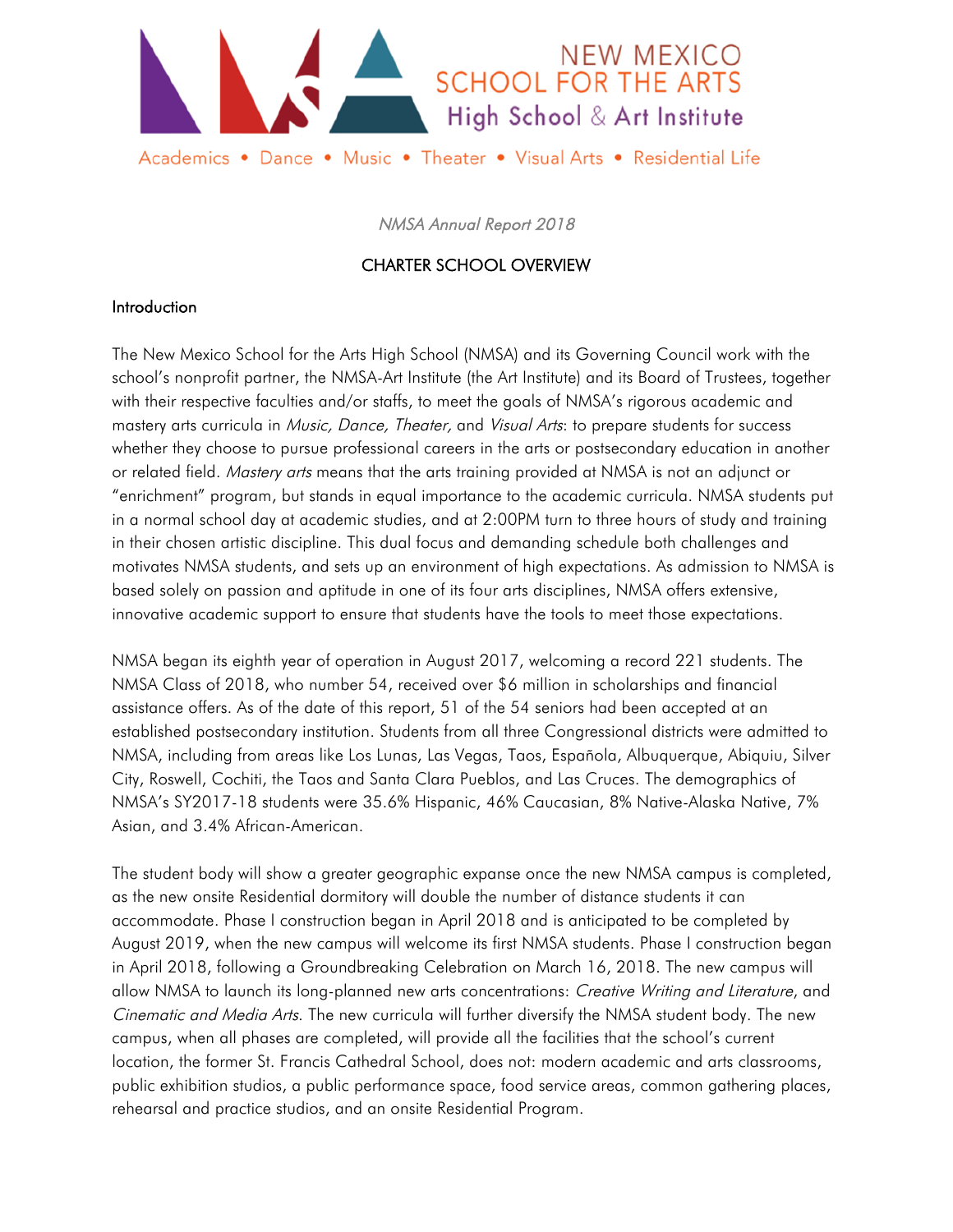

The new campus will enable NMSA to fulfill its mandate to serve up to 300 students, and to honor its foundational goals of **Access and Opportunity** for talented youth in every corner of New Mexico. The successful fulfillment of NMSA's core mission, to prepare our students for success regardless of which

path they choose after they graduate, is evidenced by the information and data below:

### NMSA Academic Achievements 2017-2018

- NMSA had a 2017 graduation cohort rate of 96.2%.
- NMSA's Class of 2018 received more than \$6 million in scholarships and financial assistance from postsecondary education and/or professional training programs- the second consecutive year in which such assistance reached or exceeded the \$6 million mark.
- Fifty-one of the Class of 2018's 54 seniors have been accepted at established postsecondary institutions.
- NMSA received a grade of A in 2012, 2013, 2014, 2015, 2016, and 2017 six consecutive "A" grades from the New Mexico Public Education Department.
- NMSA graduated its fifth four-year cohort.
- NMSA has Dual Credit agreements with Central New Mexico, University of New Mexico, Eastern New Mexico University, the Institute of American Indian Arts, and the Santa Fe Community College.

#### Individual Student Achievements

- Senior and Valedictorian Lila Baca is the first student accepted to the University of New Mexico's dual B.A./M.D. Cohort Program, which guarantees acceptance into UNM's School of Medicine, where she will take a Minor in Music.
- Carolina Trujillo won the Congressional Art Competition for the 3<sup>rd</sup> Congressional District of New Mexico; her work will be displayed in the U.S. Capitol with that of other Congressional District winners across the country.
- Two seniors, both Dance majors, were accepted by The Juilliard School in New York City, one receiving a full tuition scholarship. These are NMSA's first acceptances at this world renowned performing arts school.
- The 2018 Miller Scholars, a distinction awarded each year to two outstanding students in NMSA's Creative Writing and Literature program, went to Lex Morris-Wright and Amy Borton
- Thanks to the generosity of Mr. Andrew Davis, the Davis New Mexico Scholarship was offered to senior Tyra Barela, providing her with a full scholarship to the University of Portland.
- This year's Century Bank Super Scholars (those who scored a 26 or above on their ACT test or SAT equivalent) included NMSA seniors Lila Baca, Chloe Hanna, and Lex Morris-Wright.
- Simon Family Foundation College Scholarships. The Simon Family Foundation helps students achieve their dreams through a college education. Simon Scholars are committed to achieving personal success while positively impacting the lives of others in their communities. This year's Simon Scholarships went to NMSA sophomores Ahmad Ali and Frida Corona.
- Early Graduation: three NMSA seniors completed their four years of high school in three years: Terrance Matthews, Rebeccah Peshlakai, and Kaeghleigh Glazner.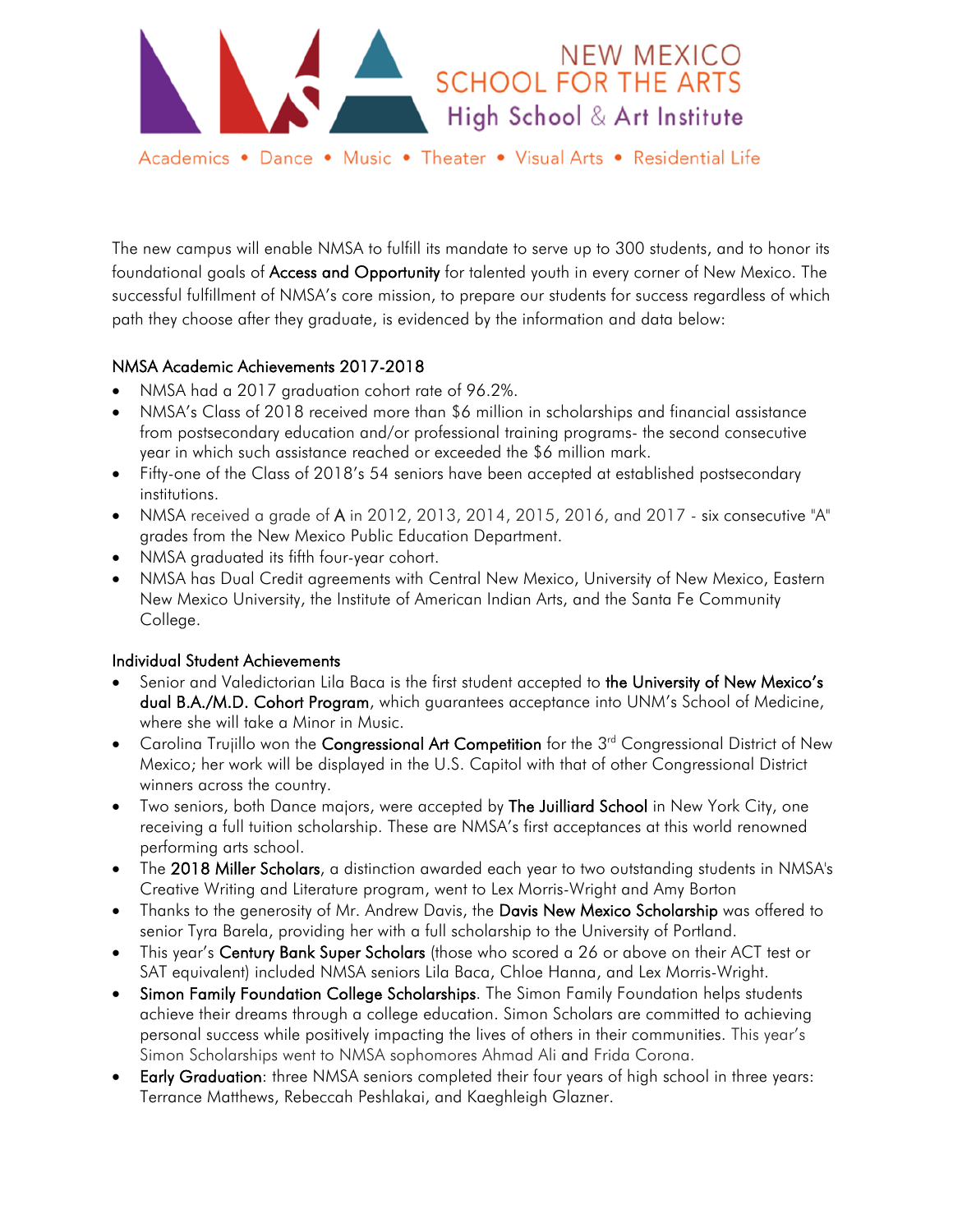

#### NMSA Faculty Academic Achievements

• Melanie McKinley was awarded the 2017 Santa Fe Institute Prize for Outstanding Teaching in Mathematics or the Sciences.

#### **Enrollment History**

|               | Grade 9 | Grade 10 | Grade 11 | Grade 12  | <b>Total</b> |
|---------------|---------|----------|----------|-----------|--------------|
| SY1011        | 54      | 46       | 35       | <b>NA</b> | 135          |
| SY1112        | 45      | 60       | 48       | 30        | 183          |
| <b>SY1213</b> | 45      | 53       | 55       | 38        | 191          |
| SY1314        | 53      | 54       | 47       | 47        | 201          |
| SY1415        | 51      | 51       | 53       | 41        | 196          |
| SY1516        | 60      | 56       | 49       | 45        | 210          |
| SY1617        | 60      | 60       | 54       | 47        | 221          |
| <b>SY1718</b> | 58      | 55       | 58       | 51        | 222          |
| SY1819 *      | 58      | 59       | 53       | 50        | 220          |

Source: STARS Membership Report 40D

\*projected 

#### **Retention rate** (% students who started and ended the school year at NMSA):

| SY1213 | 93% |
|--------|-----|
| SY1314 | 96% |
| SY1415 | 94% |
| SY1516 | 95% |
| SY1617 | 95% |
| SY1718 | 96% |

Source: calculated from enrollment records

#### **SY1718 Demographics**

| Participating in Free and Reduced Lunch Program | 25% |
|-------------------------------------------------|-----|
| <b>Hispanic</b>                                 | 31% |
| <b>African American</b>                         | 4%  |
| <b>Native American</b>                          | 5%  |
| <b>Students with Disabilities</b>               | 9%  |
| <b>English Language Learners</b>                | በ%  |
|                                                 |     |

Source: STARS Membership Report 40D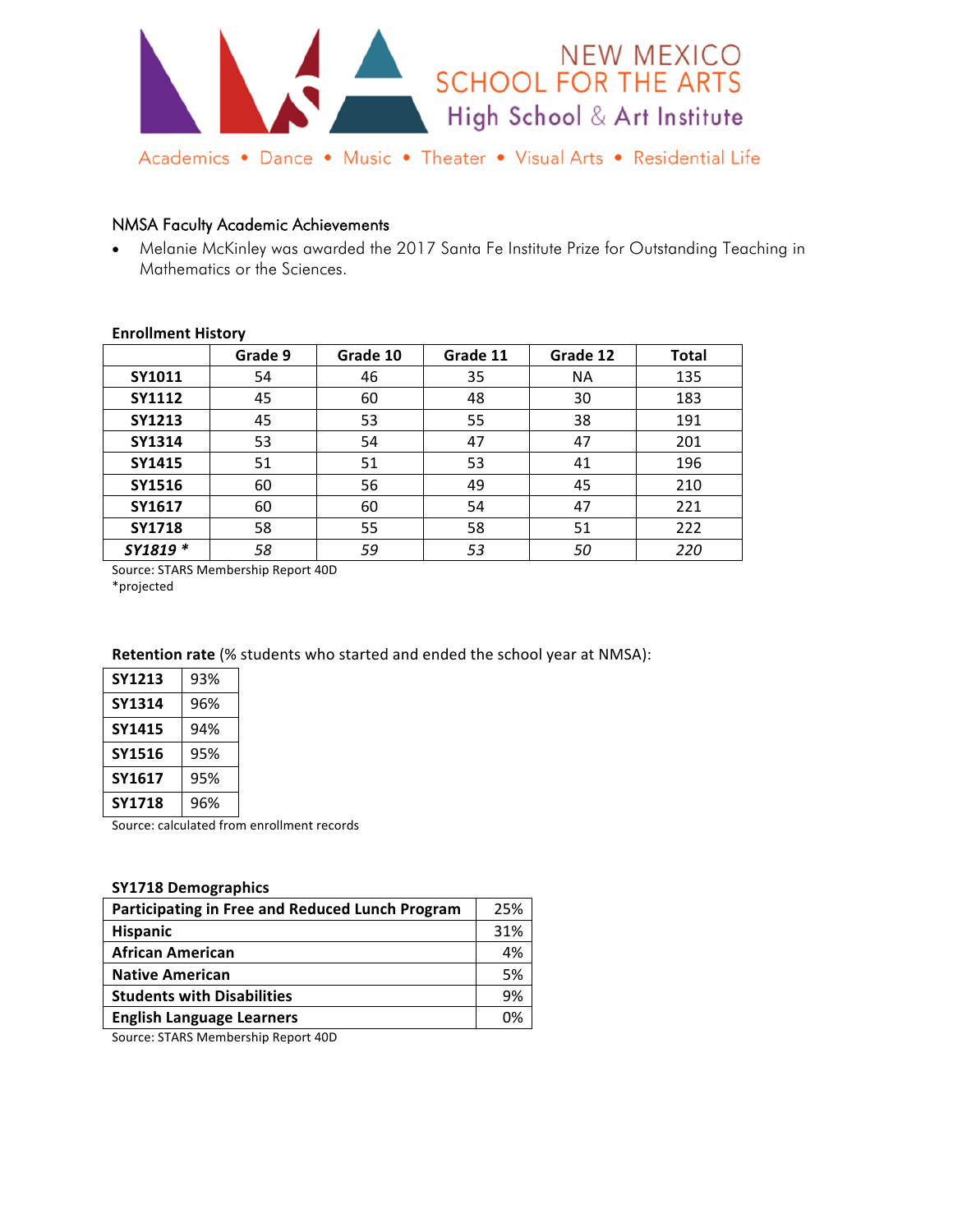

#### **Most Recent Academic Performance Results and Trends over Time, benchmarked vs. state**

|                     | 9 <sup>th</sup> Grade | $10th$ Grade  | 11 <sup>th</sup> Grade |
|---------------------|-----------------------|---------------|------------------------|
| 2012 - SBA          | <b>NA</b>             | 76.7% (34.4%) | 93.0% (45.3%)          |
| 2013 - SBA          | <b>NA</b>             | 85% (41%)     | 96% (56%)              |
| 2014 - SBA          | <b>NA</b>             | 78% (38%)     | 84% (52%)              |
| <b>2015 - PARCC</b> | 82% (27%)             | 85% (31%)     | 73% (44%)              |
| <b>2016 - PARCC</b> | 86% (27%)             | 88% (32%)     | 89% (45%)              |
| <b>2017 - PARCC</b> | 73% (26%)             | 78% (32%)     | 87% (43%)              |

• Reading Proficiency: %proficient or advanced, state-wide % in parentheses

Source: District Report Cards

#### **Math Proficiency**: % proficient or advanced, state-wide % in parentheses

|                     | 9 <sup>th</sup> Grade | 10 <sup>th</sup> Grade | 11 <sup>th</sup> Grade |
|---------------------|-----------------------|------------------------|------------------------|
| 2012 - SBA          | NА                    | 45% (29%)              | 72% (39%)              |
| 2013 - SBA          | <b>NA</b>             | 47% (30%)              | 75% (42%)              |
| 2014 - SBA          | <b>NA</b>             | 53% (31%)              | 67% (43%)              |
| <b>2015 - PARCC</b> | 41% (16%)             | 29% (12%)              | 10% (9%)               |
| <b>2016 - PARCC</b> | 52% (18%)             | 36% (14%)              | 27% (10%)              |
| <b>2017 - PARCC</b> | 53% (17%)             | 37% (15%)              | 27% (9%)               |

Source: District Report Cards

#### **Science Proficiency**: %proficient or advanced, , state-wide % in parentheses

|            | 11 <sup>th</sup> Grade |
|------------|------------------------|
| 2012 - SBA | 96%                    |
| 2013 - SBA | 83% (40%)              |
| 2014 - SBA | 78% (41%)              |
| 2015 - SBA | 65% (36%)              |
| 2016 - SBA | 84% (39%)              |
| 2017 - SBA | 75% (35%)              |

Source: District Report Cards

#### Average English ACT Scores - state-wide in parentheses

| SY1213 | 26.2 (19.0) |  |
|--------|-------------|--|
| SY1314 | 24.4 (18.9) |  |
| SY1415 | 25.4 (19.1) |  |
| SY1516 | 23.7 (18.9) |  |
| SY1617 | 23.5 (18.6) |  |
|        |             |  |

Source: ACT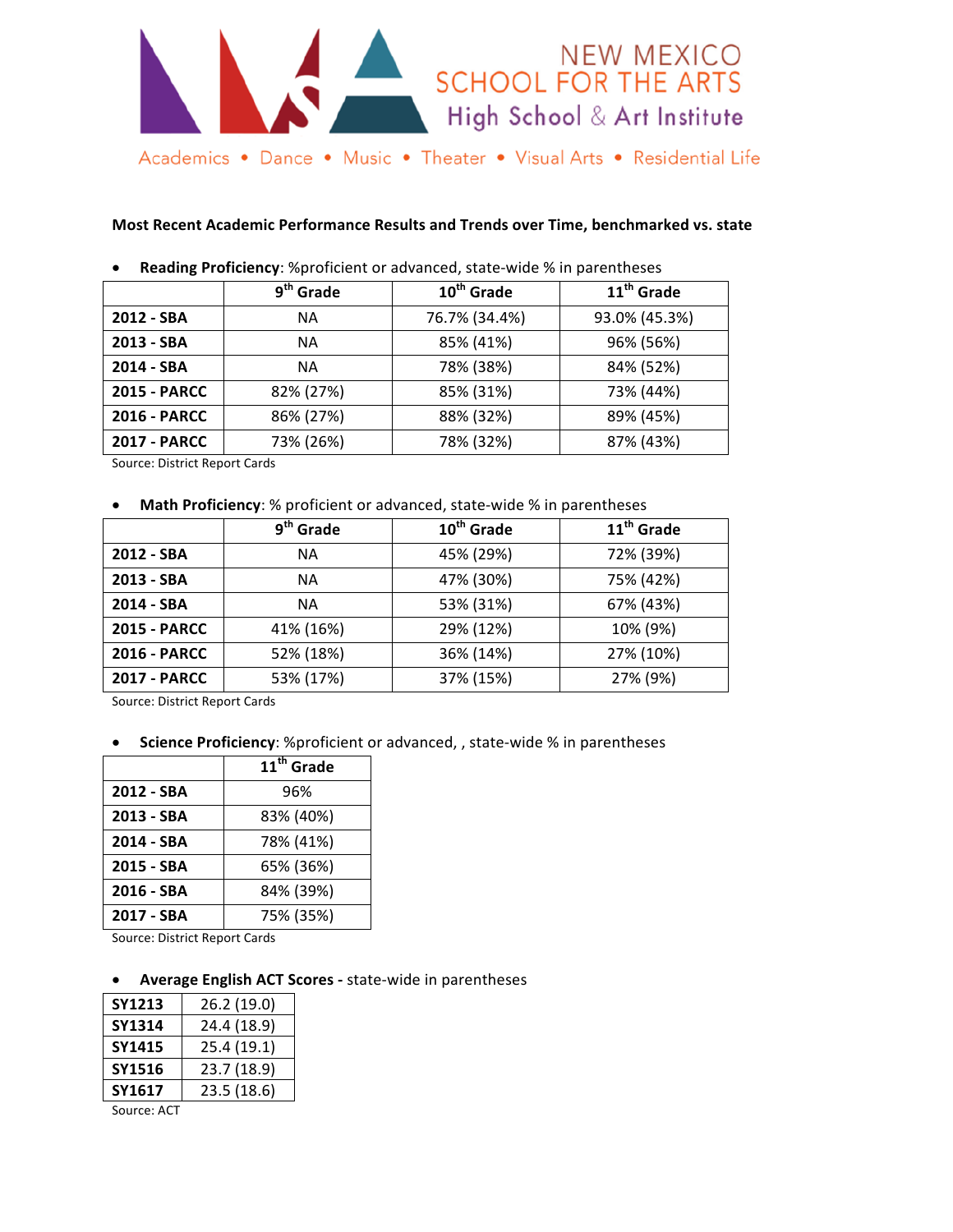

#### Average Math ACT Scores - state-wide in parentheses

| SY1213 | 22.5 (19.7) |  |
|--------|-------------|--|
| SY1314 | 21.0 (19.7) |  |
| SY1415 | 20.5 (19.8) |  |
| SY1516 | 20.0 (19.5) |  |
| SY1617 | 20.4 (19.4) |  |
|        |             |  |

Source: ACT

#### Average Composite ACT Scores - state-wide in parentheses

| SY1213 | 24.8 (19.9) |
|--------|-------------|
| SY1314 | 23.5 (19.9) |
| SY1415 | 24.0 (21.0) |
| SY1516 | 22.3 (19.9) |
| SY1617 | 22.8 (19.7) |
|        |             |

Source: ACT

#### Honors Class Enrollment: % students taking at least one Honors class:

| SY1112        | 35%      |
|---------------|----------|
| <b>SY1213</b> | 43%      |
| SY1314        | 53%      |
| SY1415        | 47%*     |
| SY1516        | $35%$ ** |
| SY1617        | 30%      |
| <b>SY1718</b> | 36%      |

\* two fewer Honors classes were offered in SY2014-15

\*\* a new placement policy based on prior academic achievement and teacher recommendation was implemented.

#### **SY1718 Measures of College Readiness**

#### **PSAT**

- 85% of the 10<sup>th</sup> graders met college readiness benchmark in English Reading and Writing.
- 44% of the  $10^{\text{th}}$  graders met college readiness benchmark in Math.

#### **Dual Credit**

37 students took one or several dual credit classes earning a total of 120 college credits.

#### **Advanced Placement**

- 47 students took AP courses.
- 30 students took at least one AP exam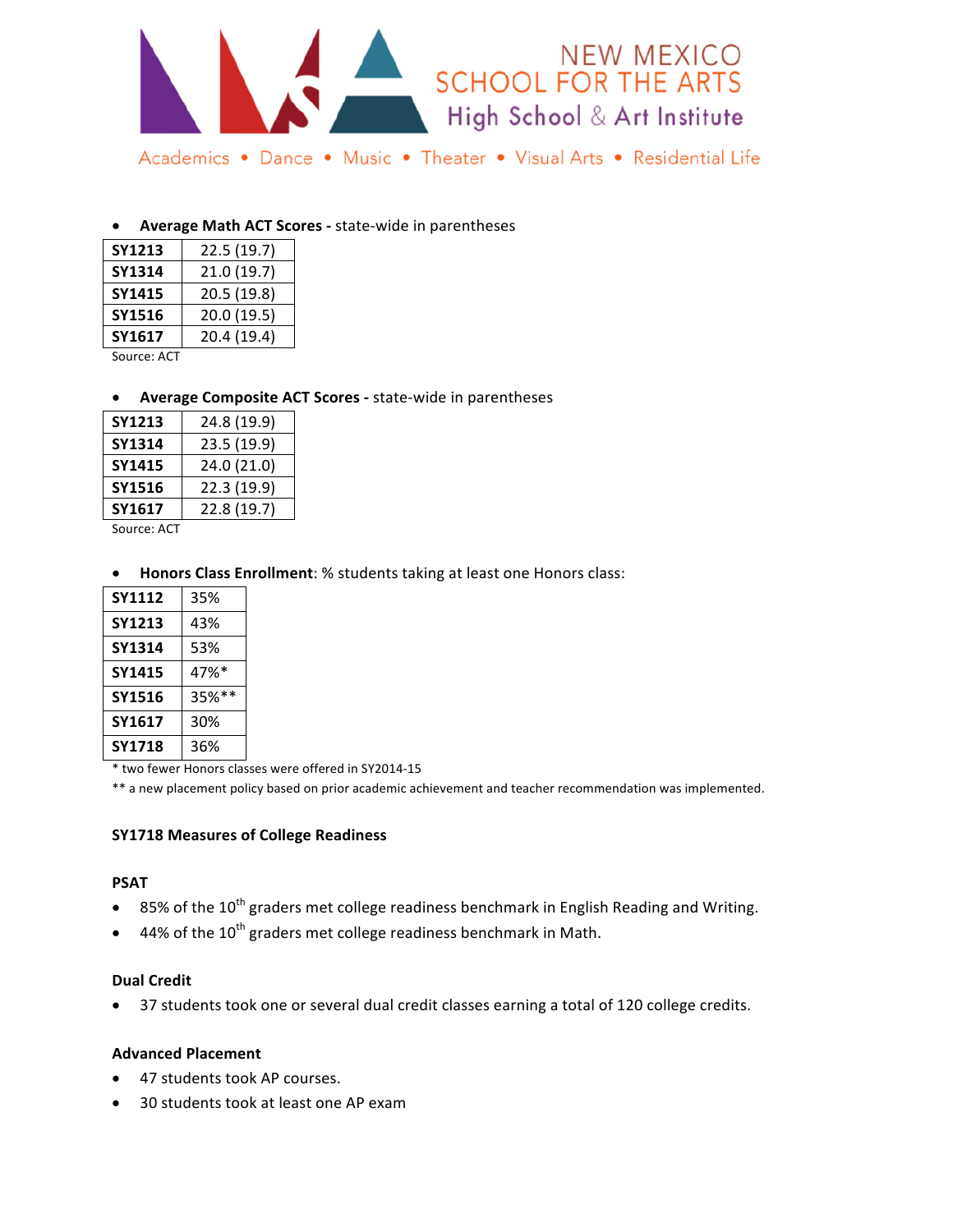

College Admission and Acceptances: NMSA's 2018 seniors were accepted at a wide range of colleges and universities, including, but not limited to:

Art Institute of Portland, The Art Institute of Seattle, The American Musical & Dramatic Academy Arizona State University ArtCenter College of Design American University of Paris Boston University California State Polytechnic University, Pomona California State University, Chico Chapman University Colorado State University Curry College Dominican University of California Eastern New Mexico University Fort Lewis College Goucher College Grinnell College Hampshire College Hawaii Pacific University Ithaca College Juilliard School, The Juniata College Kansas City Art Institute Knox College Laguna College of Art and Design Lawrence University Lesley University Lewis & Clark College Mary Baldwin University Massachusetts College of Liberal Arts Maryland Institute College of Art (MICA) Minneapolis College of Art and Design (MCAD) New England College New Mexico State University Northern Arizona University Northern Colorado University Oberlin College of Arts & Sciences Oklahoma City University Otis College of Art and Design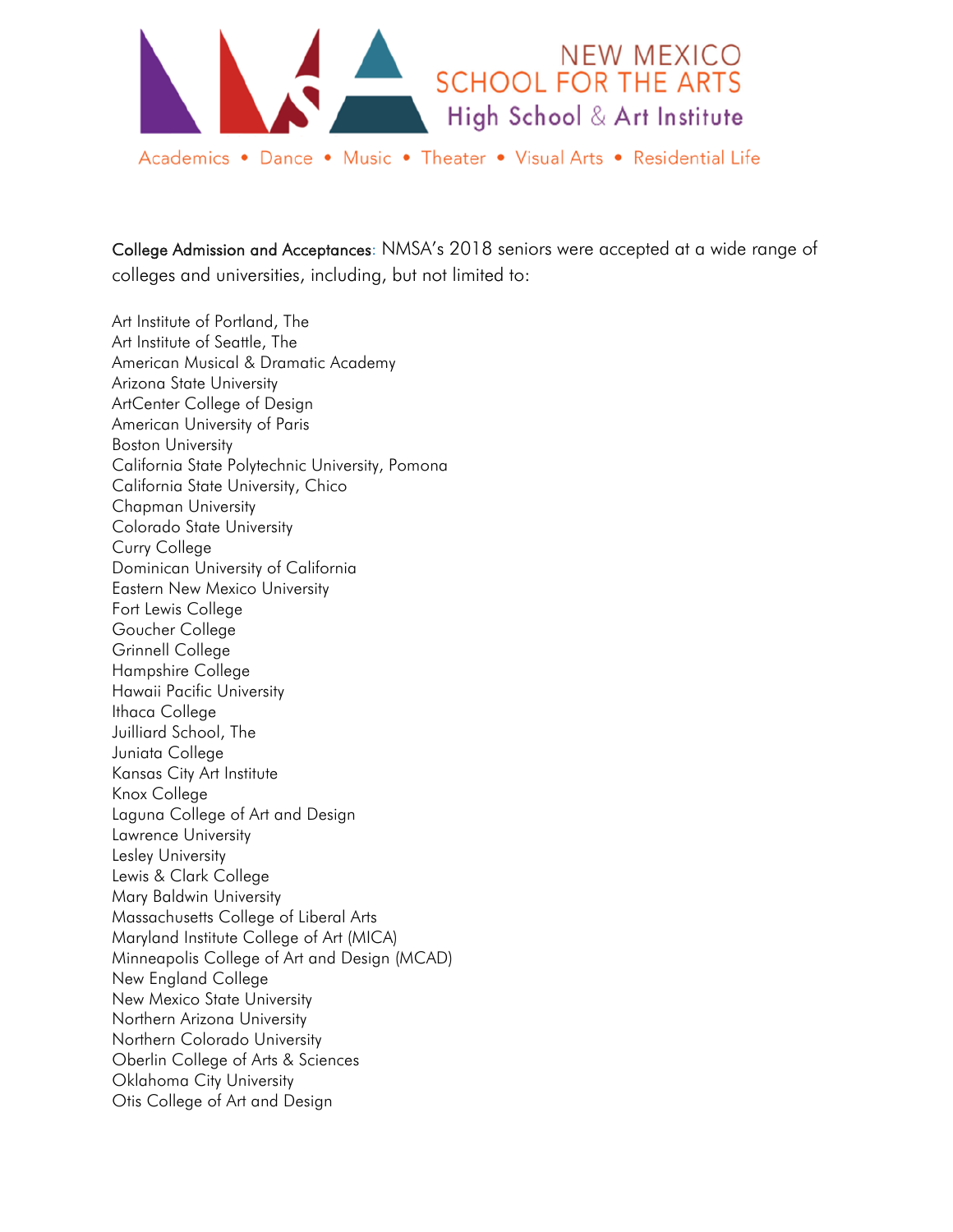

Pace University Pacific Northwest College of Art Rhode Island School of Design Reed College Regis University Santa Fe Community College School of Visual Arts (SVA) School of the Art Institute of Chicago (SAIC) Southern Methodist University St. Edward's University St. John's College SUNY Purchase The New School of Architecture and Design Tufts University, School of the Museum of Fine Arts University of Arizona University of California Irvine University of Colorado Boulder University of Colorado Denver University of Denver University of Hawaii at Manoa University of La Verne University of Michigan/Stamps University of New Mexico University of New Mexico BA/MD Program University of Pittsburgh University of Portland University of Utah University of Washington Whittier College Willamette University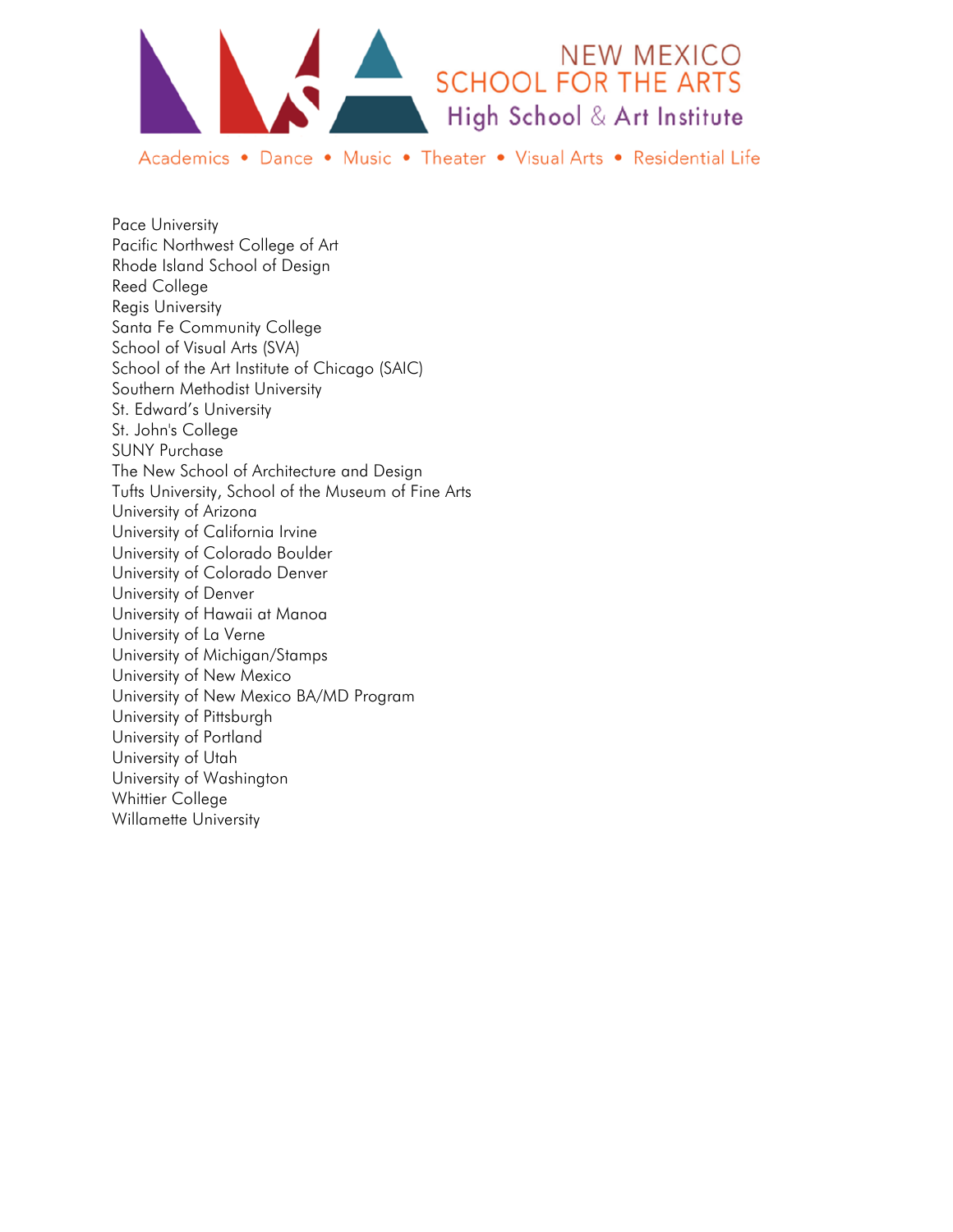

# NMSA-ART INSTITUTE OVERVIEW

### **Introduction**

The New Mexico School for the Arts High School (NMSA) and its Governing Council work with the school's nonprofit partner, the NMSA-Art Institute (the Art Institute) and its Board of Trustees, together with their respective faculties and staffs, to meet the goals of NMSA. The overarching goal of NMSA's rigorous academic and mastery arts curricula in Music, Dance, Theater, and Visual Arts is to prepare students for success whether they choose to pursue professional careers in the arts or postsecondary education in another or related field. Mastery arts means that the arts curricula at NMSA are not adjunct or "enrichment" programs, but stand in equal importance to the academic curricula. NMSA students put in a normal school day in academic studies, and at 2:00PM turn to three hours of study and training in their chosen artistic discipline. This dual focus and demanding schedule both challenges and motivates NMSA students.

When NMSA's new, permanent campus is completed, the school will be able to add two new arts concentrations it has been preparing, Creative Writing and Literature, and Cinematic and Media Arts. The new campus will also expand the NMSA Residential Program, which provides access to NMSA's educational opportunities to students beyond daily commuting distance. The Residential Program gives NMSA its unique, statewide character.

For SY2017-18, NMSA welcomed 57 freshmen, bringing the total student body to 221 students, with 18 students utilizing the Residential Program. NMSA received 170 applications for admission. For the upcoming SY2018-19 school year, we had 60 places for 173 applications – out of those who applied, 80 were fully qualified but twenty had to be turned away due to lack of space.

### School-Academic Faculty Achievements in the Arts 2017-2018

- NMSA received its sixth consecutive A grade from the NMPED
- NMSA's overall four-year graduation rate rose to 96.2%
- Fifty-one of the 54 seniors in the Class of 2018 were accepted at established postsecondary educational institutions
- The NMSA Class of 2018 received more than \$6 million in scholarships and financial assistance offers
- Melanie McKinley was awarded the Santa Fe Institute prize for Outstanding Teaching in Mathematics or the Sciences

### Student Achievements (partial list) in the Arts 2017-2018 –

- Carolina Trujillo won the 2018 Congressional Art Competition Award for the 3<sup>rd</sup> Congressional District of New Mexico. Her work will be displayed in the U.S. Capitol for one year, alongside the work of the other Congressional District winners from across the country.
- NMSA had its first two acceptances, Terrance Matthews and Hugo Pizano (both Dance majors), to The Juilliard School in New York City one of the most prestigious performing art schools in the world.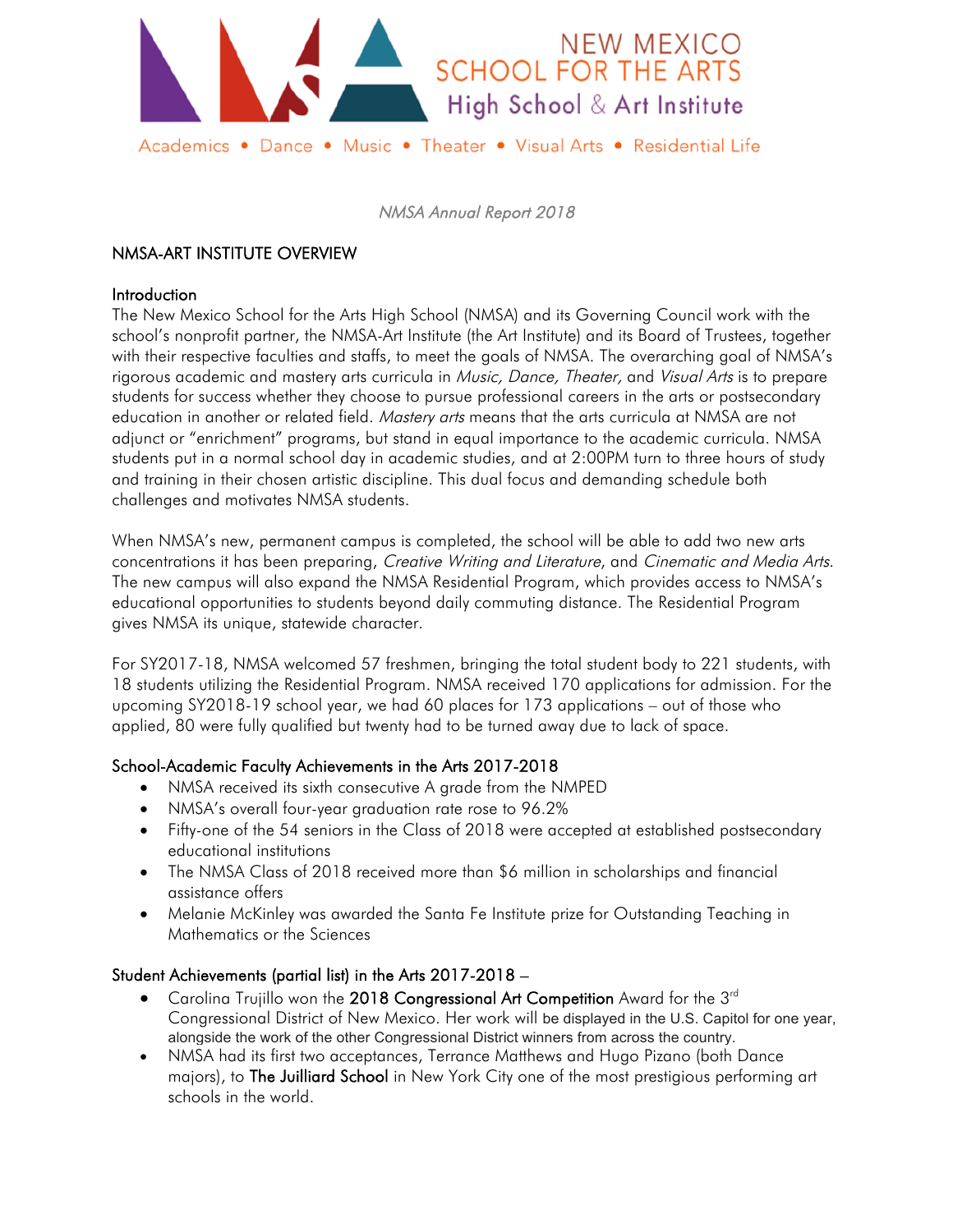

- Senior and Valedictorian Lila Baca is the first student accepted to the University of New Mexico's dual B.A./M.D. Cohort Program, which guarantees acceptance into UNM's School of Medicine, where she will take a Minor in Music.
- NMSA students Lex Morris-Wright and Tess Heneghan won Gold Keys in Visual Arts at the 2018 Scholastic Achievement Awards
- NMSA junior Kara McGee Russell won the St. John's Book Award
- NMSA junior Camille Cooper won the Yale Book Award
- NMSA sophomore Annabelle Fitzharris won 2<sup>nd</sup> place for Animation in the Future Voices of New Mexico competition
- NMSA sophomore Nicholas Ottersberg won 1<sup>st</sup> place in the 2018 National High School Classical Men competition

### Public/Private Partnership

The Art Institute operates as a non-profit, tax-exempt educational institution in accordance with the purposes set forth in its Articles of Incorporation. The Art Institute is responsible for its own operations and has the power to carry out its mission. It is affiliated with the New Mexico School for the Arts (NMSA), a state public charter high school, and together the two organizations aim to maximize both academic and arts educational opportunities for students throughout the state. The Art Institute and NSMA are separate legal entities, having different and separate operations and responsibilities; they collaborate and coordinate on the administration of the arts curricula offered at NMSA to fulfill their linked missions and educational philosophies. The Art Institute annually secures the funding for its approximately \$2 million operating budget from private contributions, which supports NMSA's arts programming and its Residential and Outreach Programs. As these contributions are a nearly dollarto-dollar match for state SEG funding, NMSA students are the beneficiaries of one of the most successful public-private partnerships in New Mexico.

### Funding Summary.

Last year: Public funding SEG \$2,065,566; private sector: \$1.9 million This year: Public funding SEG S2,134,621; private sector: \$2.1 million Next year (projected): Public funding SEG: \$2,200,425; private sector: \$2.1 million

As they do each year, NMSA faculty and organizational leadership conducted reviews of processes and outcomes at the end of SY2017-18, to ensure that the school continues to accrue honors and achievements, and to offer opportunities to youth in New Mexico that they would otherwise not have been able to access. This demonstrates our commitment to continuous school improvement.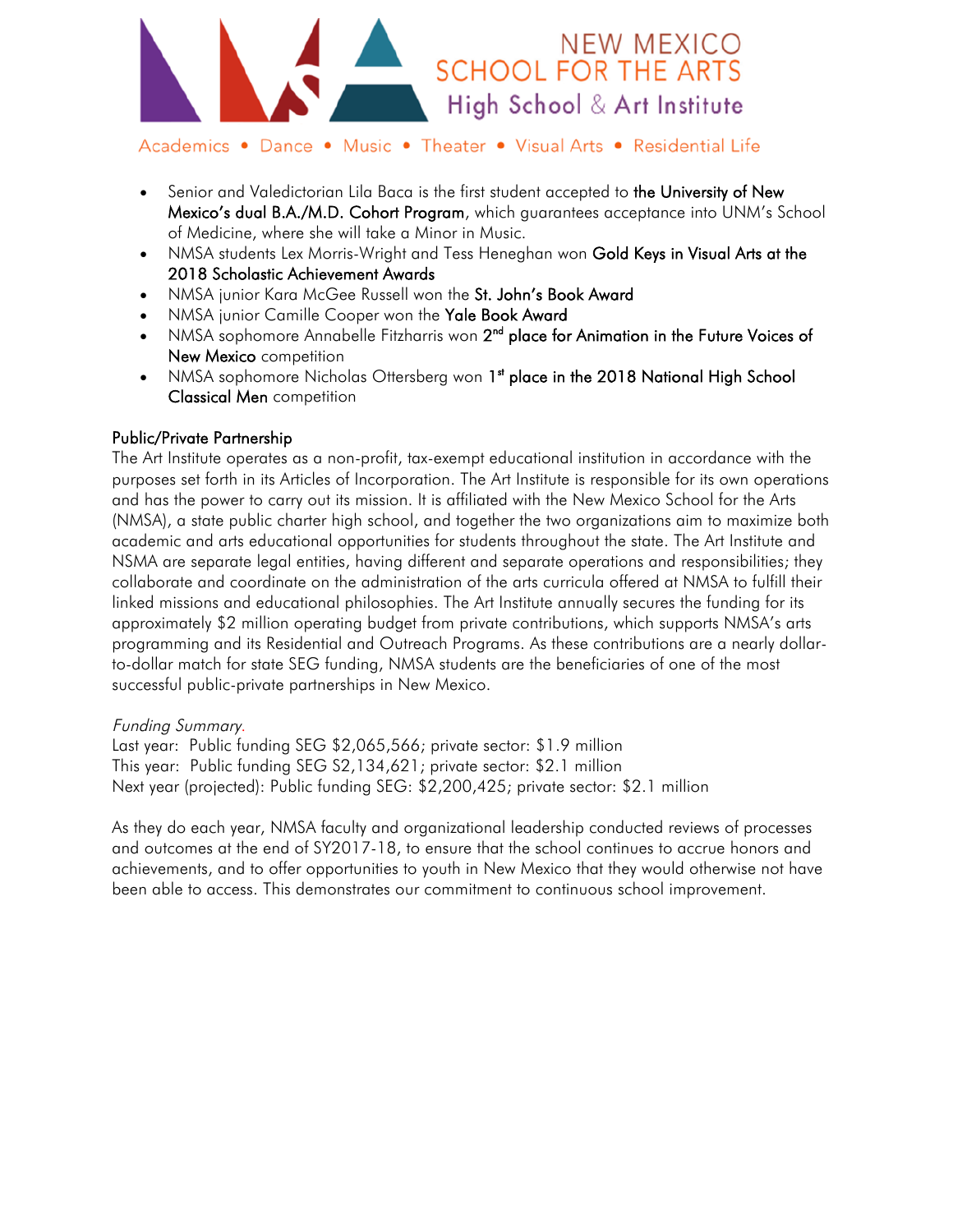

### Funding Sources

NMSA receives private funding for its arts programming through its collaboration with the Art Institute from the following combined revenue sources, including, but not limited to, contributions and earned income:

- 
- 
- 
- 
- 
- 
- Founding Partners Board Contributions Individuals
	-
	-
	-
- Residence Fees ArtSpring Gala revenue
- Art Fees  **Endowment earnings**
- 
- Parents Annual Fund Corporations Sales of DVDs and tickets
- Faculty-Staff Gifts In-kind Gifts In-alian Program fees
- Foundations Foundations Parent Fundraising Foundations State & local government agencies

### NNMSA Permanent Campus

During SY2017-18, NMSA remained at its original site at the former St. Francis Cathedral School in Santa Fe, which is leased from the Archdiocese of Santa Fe. The staff of the Art Institute took up temporary residence at the site of the new campus in the former Sanbusco Market Center. In March 2018, a Groundbreaking Celebration was held, preparatory to actual Phase I construction beginning in early April 2018 – at that time, the Art Institute staff relocated to rented premises for the duration of construction. We anticipate welcoming the first NMSA students to their new campus in August 2019. The Art Institute has, to date, secured \$28 million dollars in gifts and pledges of private support for the design and construction of its new campus. The leadership of the NMSA Campus Capital Campaign that was launched in fall 2015 and that raised the funding, is confident that the remaining \$3 million needed to complete Phase I construction will be secured in the near future.

The new campus will enable NMSA to fulfill its true capacity for growth and serve up to 300 students, as many as 50 of which will be able to utilize the Residential Program. Until then, ongoing space limitations at our current location prevent expansion of either the student body or the arts curriculum.

Lastly, the completion of Phase I construction will allow NMSA to speed the launch of two new planned arts curricula, Creative Writing and Literature, and Cinematic and Media Arts, await additional funding and space. It is our hope that the first of these, Creative Writing and Literature, will accept its first students in August 2019.

#### Guest Artist Program

Exposure to Guest Artists is one of the core components of a quality mastery arts training program. Guest Artists demonstrate professional standards of practice and performance, bring fresh insights to daily arts training, and through master classes augment students' technical skills in a way not always possible in a broader daily classroom environment. Guest Artists expand student awareness of their potential and broaden their artistic vision. Lastly, Guest Artists provide insights into the rigors of a professional career in the arts, and help students understand the standards they will be measured against after they graduate. NMSA continues to attract high caliber professional artists who spend up to a week at a time at the school, and inspire both students and arts faculty. Below is a partial list of the Guest Artists who came to NMSA to work with students in SY2017-2018: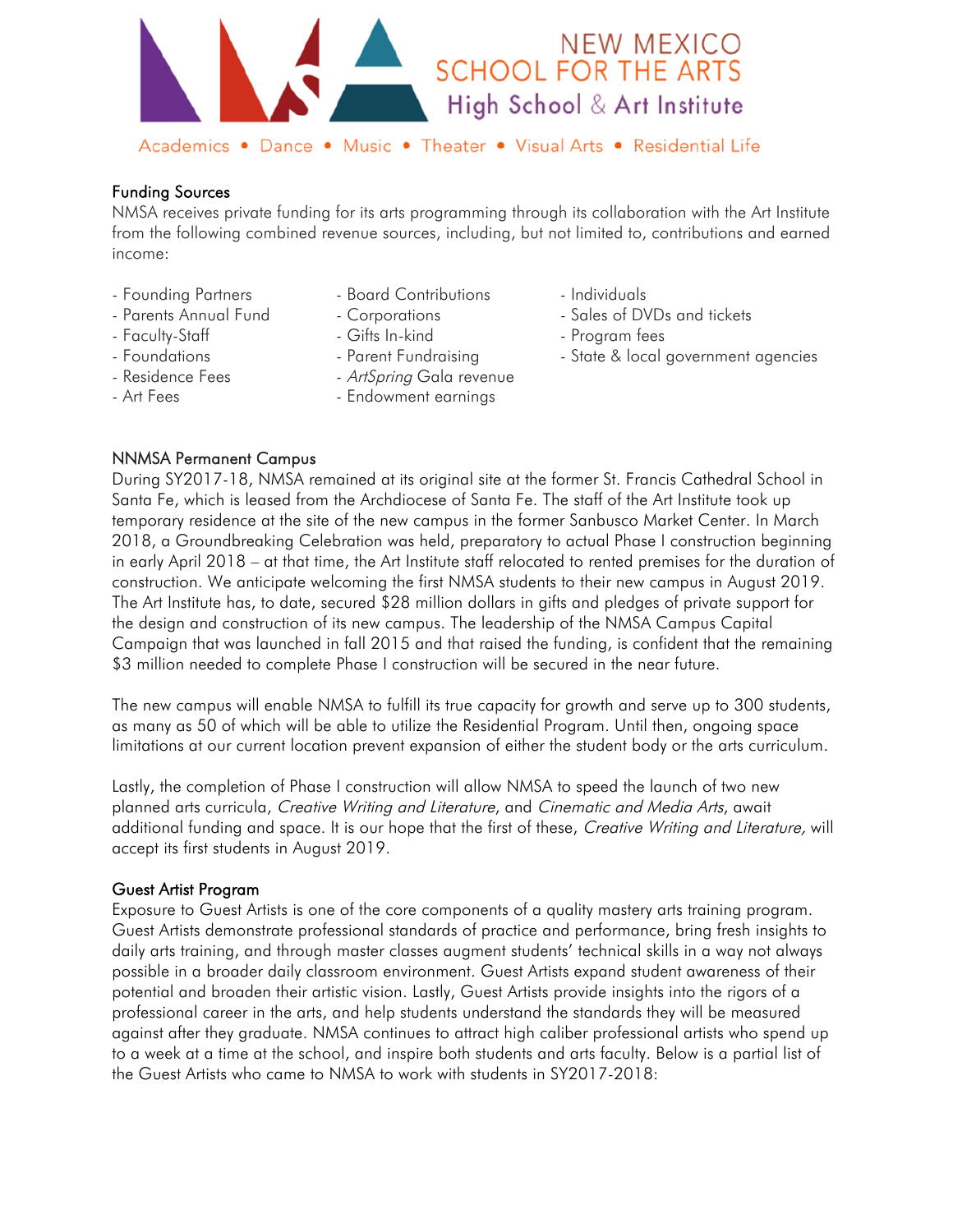

### **DANCE**

- 1. Jock Soto
- 2. Suki Schorer
- 3. Matt Powell
- 4. Quinn Wharton
- 5. Penny Saunders
- 6. Lauren Edson
- 7. Zippora Karz
- 8. Trae Turner
- 9. Emelie Leriche
- 10. Benjamin Wardell
- 11. Charles Anderson
- 12. Donna Scheer
- 13. Summer Lee Rhatigan

### MUSIC

- 1. Chan-Ho Yun (Montecito Music Festival)
- 2. La Catrina String Quartet
- 3. Piazzolla da Camera piano trio

### THEATER

- 1. Kent Kirkpatrick
- 2. Cora Harms
- 3. Richard Benedetti
- 4. Tara Koazain
- 5. Vaughn Erving
- 6. Erica Frank
- 7. Aquila Theatre Co. NYC
- 8. Dale Dunn
- 9. Scott Harrison
- 10. International Shakespeare Center
- 11. Skip Rapaport
- 12. Robin Williams
- 13. Leslie Dillon
- 14. Alexandra Renzo
- 15. Wendy Chapin
- 16. Sawyer Sverra Harrell

### VISUAL ARTS

- 1. Edie Tsong
- 2. Joereal Elliott
- 3. Rose B. Simpson
- 4. Jon Carver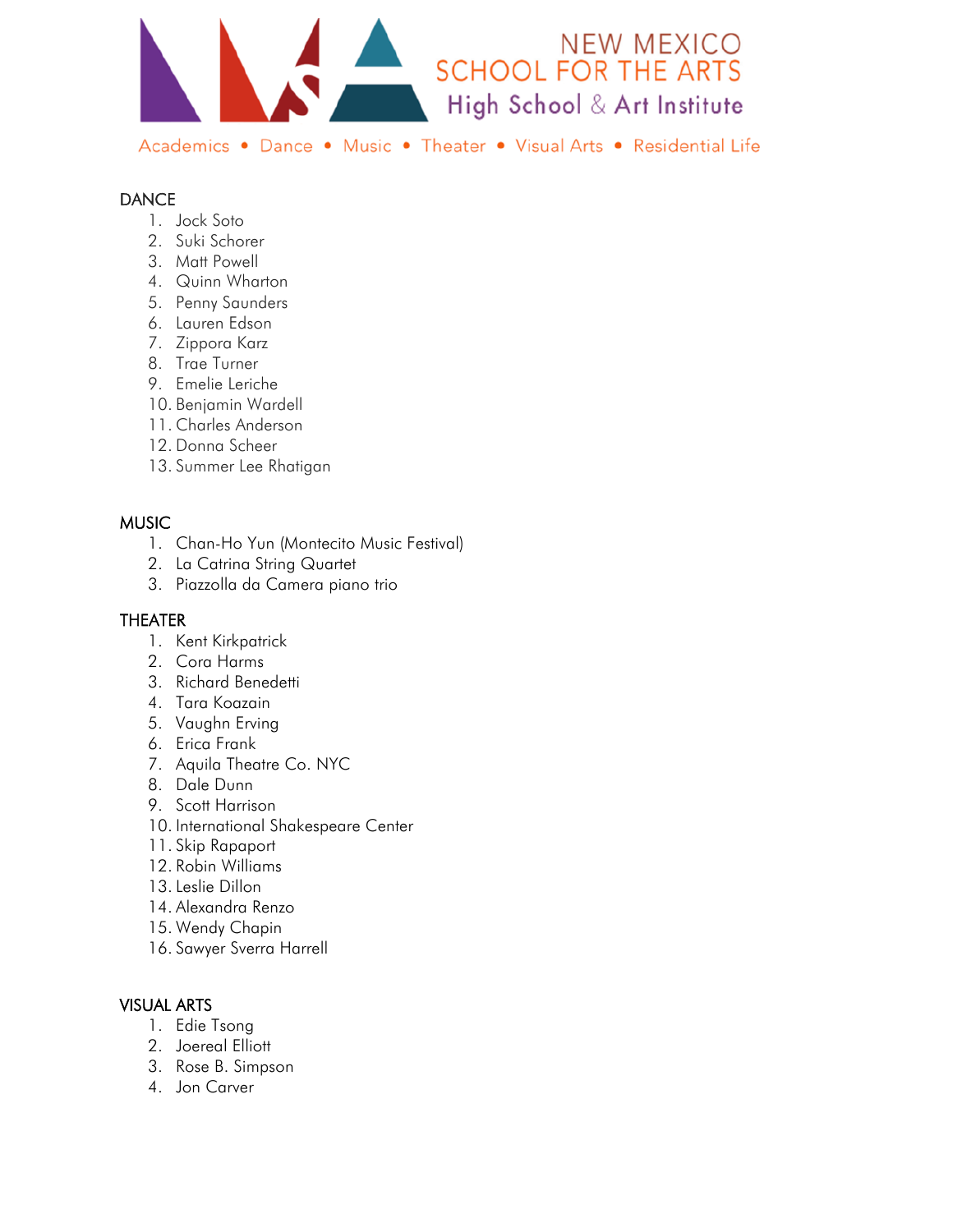

- 5. Tom Miller
- 6. Sarah Canelas
- 7. Phat Le
- 8. Piers Watson
- 9. Chris Collins
- 10. Luke Dubois
- 11. Katie Gross
- 12. Walker Roman
- 13. Sergio Sanchez Santamaria
- 14. Tom Leech
- 15. Tom Joyce
- 16. Jazmyn Crosby
- 17. Jerry Wellman
- 18. Rianne Trujillo
- 19. Erin Ice-Johnson
- 20. Brian Fleetwood
- 21. Jeff Hooten
- 22. Elisa Harkins
- 23. Harleigh Herrera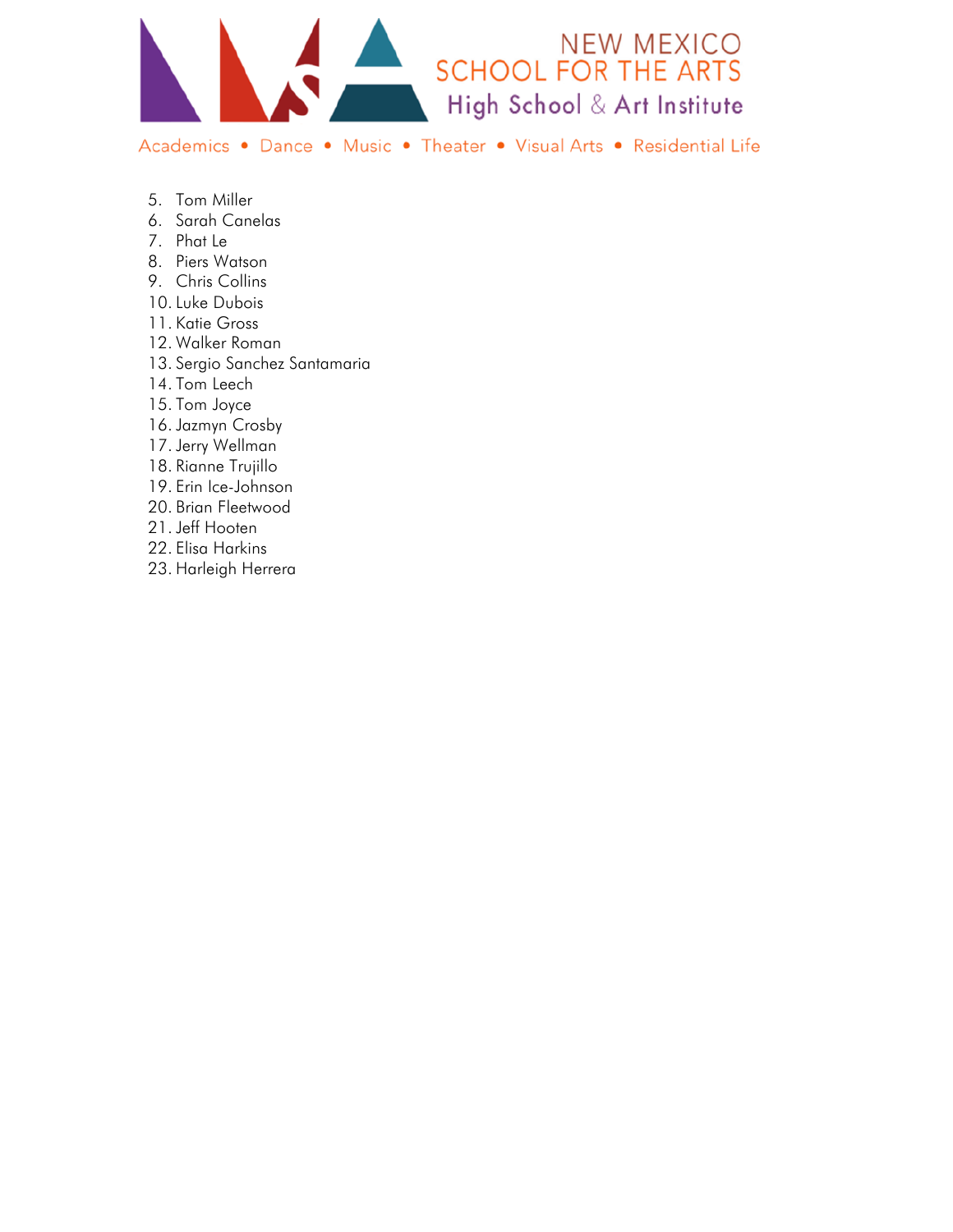

### ART INSTITUTE'S RESIDENTIAL PROGRAM

### **Overview**

The Art Institute's Residential Program fulfills its legislative mandate to be a truly statewide school, and to increase the educational opportunities for youth throughout New Mexico. The Program opened in 2010, and in 2014 expanded to 16 students, which necessitated a move to a site that could accommodate the increase. The Program relocated, and remains at, facilities on the grounds of the Immaculate Heart of Mary Retreat Center (IHMRC), near St. John's College. The Program continues to retain a full-time Residential Director and Residential Assistant, and a part-time tutor. For school year 2017-2018, Residential students numbered 18. While NMSA awaits completion of construction of its permanent new campus, which will feature an onsite Residential Dormitory, the IHMRC facility will continue to serve as the Program's site. Construction began on Phase I of the new campus in April 2018, and we anticipate welcoming the first students to the new location in August 2019.

### Daily Life

The NMSA Residential Program is committed to providing a safe, homelike environment for NMSA distance students that is also conducive to study habits that help them reach their academic goals. Students live in the dormitory from Sunday night through noon on Friday. They return home for the weekend, released either to their parents or to an alternate, pre-authorized mode of transportation home. Some students opt to stay with a local host family if they are participating that weekend in school activities, such as rehearsals and/or public performances.

The Residential staff ensures that students are prepared and ready for school when they leave the dormitory in a bus that takes them directly to NMSA. A light breakfast is served Monday-Friday. Dinner is a group event, and is eaten in the IHMRC's dining hall Monday-Thursday, and in the Residential Hall on Sunday as students return to school.

The importance of academic success is emphasized and students receive assistance with homework on an as-needed basis. Students study together in an assigned study area supervised by Resident staff. Personal computers are allowed in the dormitory; however, all computer and Internet activity is required to cease by 9:30PM.

NMSA recognizes that social activities are a necessary part of the social and emotional development of teenagers. Therefore, occasional trips to the movies, theater, dinner out, or other events are organized, always chaperoned by Resident staff. These outings are scheduled around the completion of study and homework.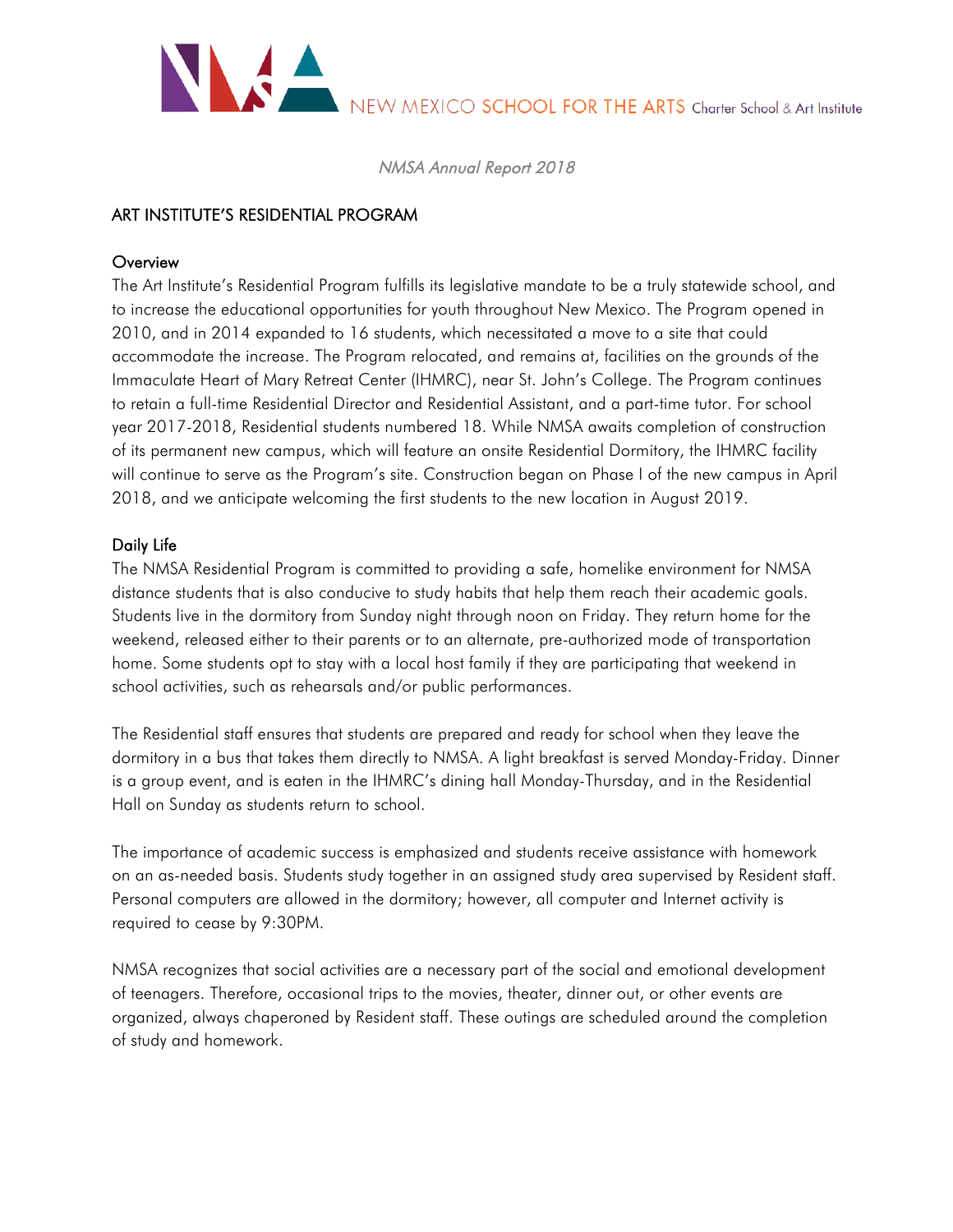

### Residential Program Costs

When NMSA was established, its founders anticipated that families would be able to contribute 50% of the total annual cost per student of the Residential Program, which is approximately \$10,500. After NMSA's second year, it was clear that this was an unrealistic expectation: only a few families of Residential students can afford the maximum fee charged, \$9,500. The operating budget of the Art Institute, therefore, absorbs costs above \$9,500 for the few families who can pay the fee, and for the rest of the students subsidizes the cost above what their families can afford to pay on the sliding scale. The minimum that families are asked to contribute is \$950 per year, which they may pay in monthly installments.

The total in these sliding scale fees for SY2017-2018 was approximately \$65,000 (final figures will not be available until the books for June are closed mid-July). The total cost of the Program for SY 2017-2018 was approximately \$243,138, including rent, catering/food, supplies, salaries for Residential staff, and transportation to and from school.

### Funding Sources

Allocations from the following sources of private support that NMSA receives in collaboration with the Art Institute help to support the Residential Program:

Thaw Charitable Trust Thornburg Charitable Foundation Two anonymous donors The Frost Foundation The Rauschenberg Foundation The Fasken Foundation Revenue from the annual ArtSpring Gala Revenue allocated from annual Board of Trustees and Sustaining Partner contributions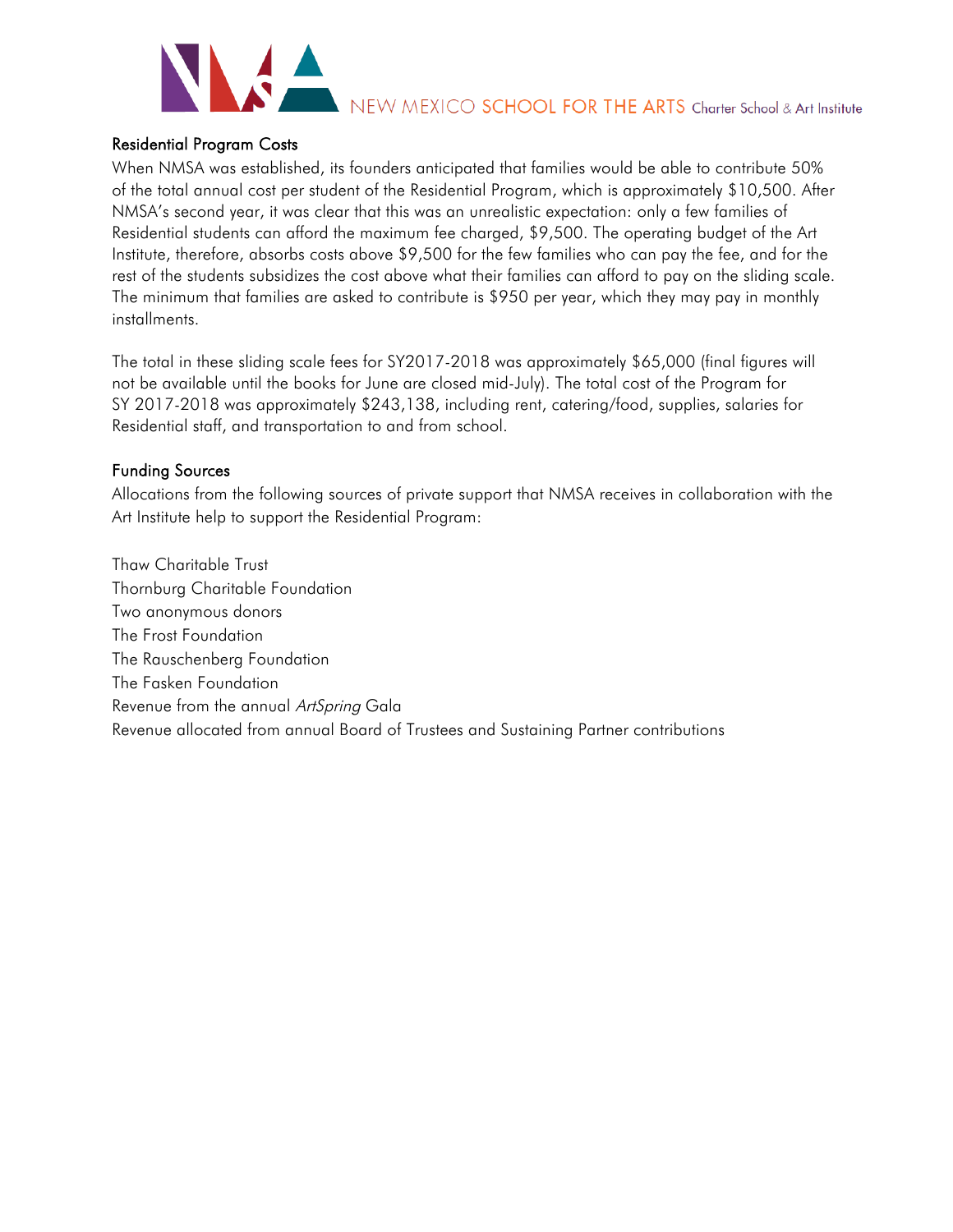

*NMSA Annual Report 2018*

# **Residential Financial Assistance by Student for School Year 2017-2018**

| Grade | <b>Discipline</b>  | <b>Hometown</b>       | <b>Amount able</b><br>to pay |
|-------|--------------------|-----------------------|------------------------------|
| 9     | Dance              | Taos                  | \$3,800.00                   |
| 9     | Visual Arts        | <b>NE Heights ABQ</b> | \$7,200.00                   |
| 9     | Visual Arts        | NE Heights ABQ        | \$9,600.00                   |
| 9     | Theater            | NE Heights ABQ        | \$5,700.00                   |
| 10    | Theater            | El Rito               | \$950.00                     |
| 10    | Dance              | Taos                  | \$950.00                     |
| 10    | Visual Art         | Taos                  | \$9,500.00                   |
| 10    | Music              | Jemez Pueblo          | \$5,700.00                   |
| 11    | Theater            | Roswell               | \$1,900.00                   |
| 11    | Theater            | Taos                  | \$5,700.00                   |
| 11    | Theater            | Las Vegas             | \$9,500.00                   |
| 11    | Theater            | Nogal                 | \$1,900.00                   |
| 11    | Dance              | Taos                  | \$9,500.00                   |
| 11    | <b>Visual Arts</b> | <b>NE Heights ABQ</b> | \$950.00                     |
| 12    | Theater            | Las Vegas             | \$950.00                     |
| 12    | Visual Art         | Las Vegas             | \$950.00                     |
| 12    | Dance              | Taos                  | \$950.00                     |
| 12    | Music              | Taos                  | \$950.00                     |

# **Sliding Fee Scale for the Residential Program:**

| Rate | <b>Fee Amount</b> |  |
|------|-------------------|--|
|      |                   |  |
| 100% | \$9,500.00        |  |
| 80%  | \$7,600.00        |  |
| 60%  | \$5,700.00        |  |
| 40%  | \$3,800.00        |  |
| 20%  | \$1,900.00        |  |
| 10%  | \$950.00          |  |
|      |                   |  |